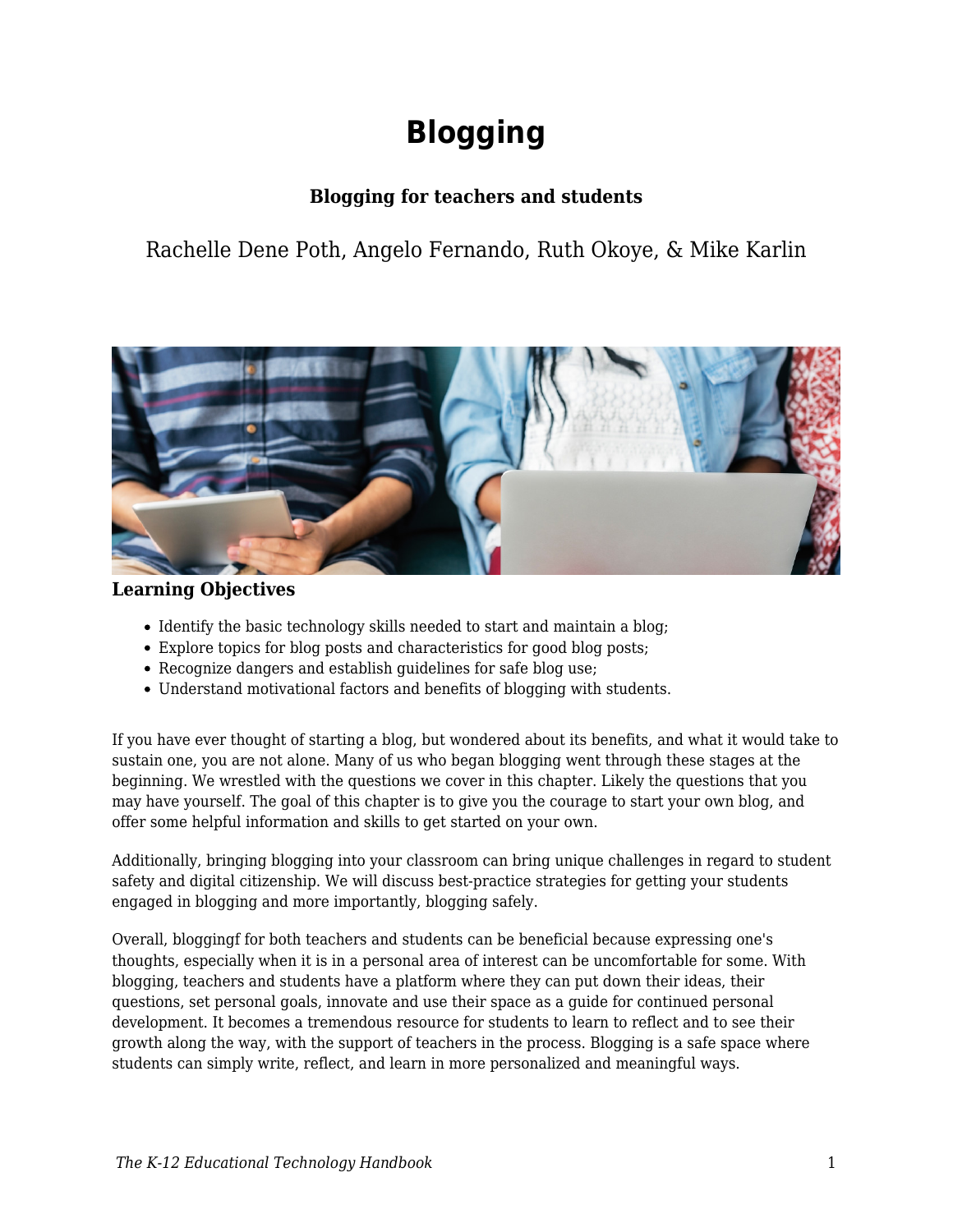## **Key Terms**

#### [Blog](https://edtechbooks.org/k12handbook/glossary#blog)

an online tool, similar to a journal, where a user can write entries (called posts)

#### [Blog Post](https://edtechbooks.org/k12handbook/glossary#blog_post)

a single blog entry on a specific topic

#### [Blogging Platform](https://edtechbooks.org/k12handbook/glossary#blogging_platform)

an online site like Weebly or EduBlogs where blogs are hosted

#### [Digital Citizenship](https://edtechbooks.org/k12handbook/glossary#digital_citizenship)

the skills and knowledge students need to fully participate in society via online tools, including safe and respectful use

# **Blogging for Teachers**

Think of a blog like an online journal. They are the perfect place to share ideas, post reflections, discuss upcoming lesson possibilities, and connect with other teachers, administrators, and K-12 stakeholders.

#### **Benefits of Blogging for Teachers**

- Sharing your resources with others
- Reflecting on your lessons, classroom, school, etc.
- Staying on top of trends in your subject area
- Sharing student work
- Directing your own professional development

## **Questions to Ask Before Blogging**

Will a blog be part of a school website? If so, what are some considerations to keep in mind? Do I need to use images/photographs that conform to district or school policy? Do I need to use a specific writing style? Will my posts need to be approved by a school or district administrator?

Starting your own 'independent' blog outside of your school. How much leeway do you have in terms of using school logo or digital material created in school or your class? Can you reference your school or classroom or do you need to keep your posts more anonymous?

#### **Purpose of the Blog**

It's important to think about why you're starting this blog, who the audience will be, what you hope to accomplish, etc. It's usually best to start with one or two main goals for your blog, and always keep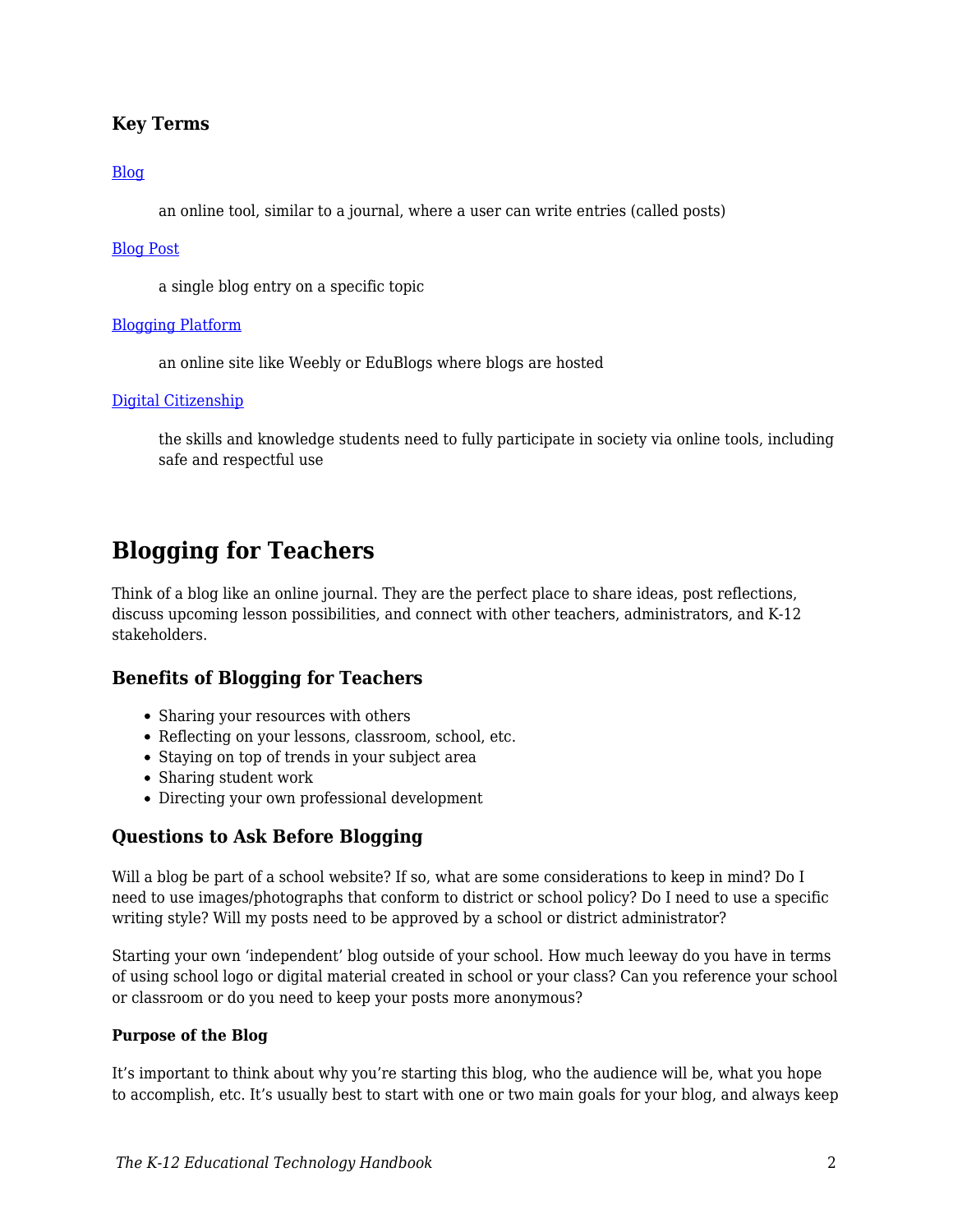a specific audience in mind. This will help you keep your focus narrow, and you can always expand from there!

#### **Linking to Social Media**

If you are an independent blogger, would your school let your posts be shared to their social media sites? How can you tell the story of your school in the most effective way? Conversely, how much approval would you need to link to (or embed) media created by your school/district?

#### **Platform for the Blog**

Choosing a platform is just as important as deciding who your audience will be. Some options to consider are listed below:

| Platform                      | Price                                                                                                                                                               | <b>Features</b>     | <b>Tutorials</b>                   | <b>Example Blog</b>                                                                                                                           |
|-------------------------------|---------------------------------------------------------------------------------------------------------------------------------------------------------------------|---------------------|------------------------------------|-----------------------------------------------------------------------------------------------------------------------------------------------|
| Weebly<br>[http://weebly.com] | $$0 - $25 / \text{month}$                                                                                                                                           | <b>Feature List</b> | <b>Beginner's Guide to Weebly</b>  | Edtechroundup<br>[https://www.weebly.com/pricing] [https://edtechbooks.org/-wwo] [https://edtechbooks.org/-af] [http://www.edtechroundup.com] |
| <b>Wordpress</b>              | $$0 - $25 / \text{month}$<br>Introduction of the three interventions (https://wordpress.com/pricing/] [https://edtechbooks.org/-kCZ] [https://edtechbooks.org/-trg] | <b>Feature List</b> | <b>Wordpress Blog Tutorial for</b> | Rdene915<br>[http://www.rdene915.com]                                                                                                         |

## **Technology Skills for Blogging**

In general, you won't need a lot of advanced technology skills for creating and maintaining a blog. Most blogging platforms are designed to be user friendly so that even people who aren't as comfortable with technology can still create a blog. As long as you're comfortable with basic text editing features like changing fonts, inserting links, and things along those lines, you should be fine for most blogging tasks.

Plus, if there's ever anything you run into that you're not familiar with, YouTube has tons of wonderful tutorials. For example, this [blog tutorial \[https://edtechbooks.org/-Ae\]](https://www.youtube.com/watch?v=NjwUHXoi8lM) provides a great introduction to blogging and covers a lot of the basic terminology you might want to become familiar with. Overall though, don't let blogging be intimidating, even if you don't consider yourself a technology whiz!

## **Managing the Time Commitment for Teacher Blogging**

One of the biggest concerns teachers can understandably have when starting a blog is the time commitment. Teachers are already pressed for time, and adding a new task (especially if it's your first time blogging) can seem like an overwhelming task.

However, once you get your blog set up and become familiar with the posting process, blogging rarely takes more time than it takes to write your post. In other words, as long as you have the time to write, you have the time to blog! Plus, as mentioned above, becoming a regular blogger can lead to all sorts of wonderful benefits that can help improve your classroom and your teaching practice.

For example, research suggests that reflecting on teaching practice can lead to improved lesson and learning quality within the classroom. Blog posts offer an excellent place to reflect on lessons, discuss what worked and what didn't, and to share these reflections with colleagues and peers. Plus, teachers can then get feedback on the lesson from others who have tried similar lessons or who might have ideas for improvement.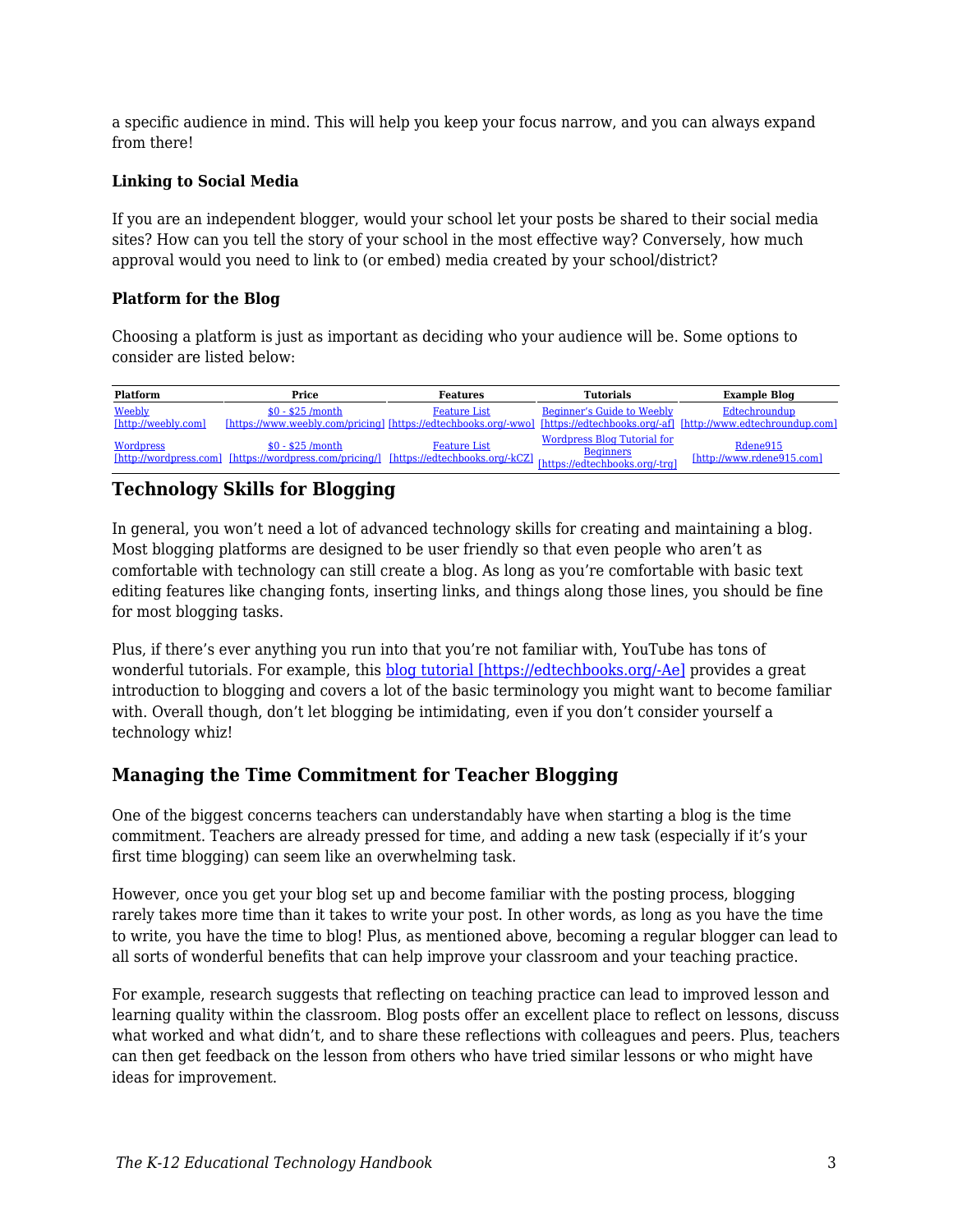One tip that works well for some is to have a document open throughout the week, and as you have ideas (or a few free minutes) jot them down in the document. After a week of thinking about a particular idea, you'll likely have a solid start to a post, and only need a short amount of time to clean it up and finalize it.

It also helps to write about what you know. If you want to post about a lesson you recently implemented, or a new classroom management strategy you're trying, writing these types of topics will usually come easily and quickly since you're already deeply familiar with them from implementing those ideas in your own classroom. We'll talk about this more in the Content Creation section below.

In short, blogging can take as little or as much time as you'd like. Set a goal for how many posts you'd like to create over a week or a month, and go from there. Plus, like anything else, blogging will get easier and faster the more you do it, so stick with it!

## **Content Creation for Teacher Blogging**

Getting started with a blog sometimes brings many questions to mind such as: *What should I blog about? How do I come up with ideas? What do people look for in a blog? How often should I post and how long should my posts be?*

Teachers have many ideas and experiences that can be shared in their educational community, and these experiences are beneficial to other educators looking for new ideas, strategies, or tools to use in their classroom. For example, Richard Byrne's blog, [Free Technology for Teachers](http://www.freetech4teachers.com/) [\[https://edtechbooks.org/-BHa\]](http://www.freetech4teachers.com/) is an excellent place where teachers can explore new resources, ideas, and experiences that they could implement within their own classroom!

Getting started with a blog is the most difficult part. Where exactly do you begin coming up with content? Some recommendations are to simply think about some of the activities that you have been doing in your classroom that have been successful or perhaps even some which have not gone so well. Writing about either of these would make a great blog post because you are sharing your experiences which can always provide helpful information to others considering similar strategies or tools, or for someone who has tried to do the same thing you did, but didn't have the same result.

For preservice teachers, you could blog about a field experience you had, a lesson plan you designed, a book review you wrote, or discuss ideas for future classroom management plans. Any topic that you are interested, or that you cover in a class would be perfect for writing a blog post.

As educators, we are constantly learning and we benefit by sharing our experiences so that we can learn from each other and continue to grow. By opening up about our experiences, our successes, and even our failures, we help one another and we provide a good model for our students in the classroom.

As part of teaching, we have to be reflective in our practice and that can be done after each class that is taught, at the end of the school day, the end of a week, or even on a completely random basis. Reflecting over our practice helps us better understand what went well, and where improvements can be made moving forward. However, these reflections make great content for blog posts. People read blogs because they are looking for new ideas, trying to find someone who has the same questions, or folks who had a similar experience or a frustration. Authentic experiences that are shared, with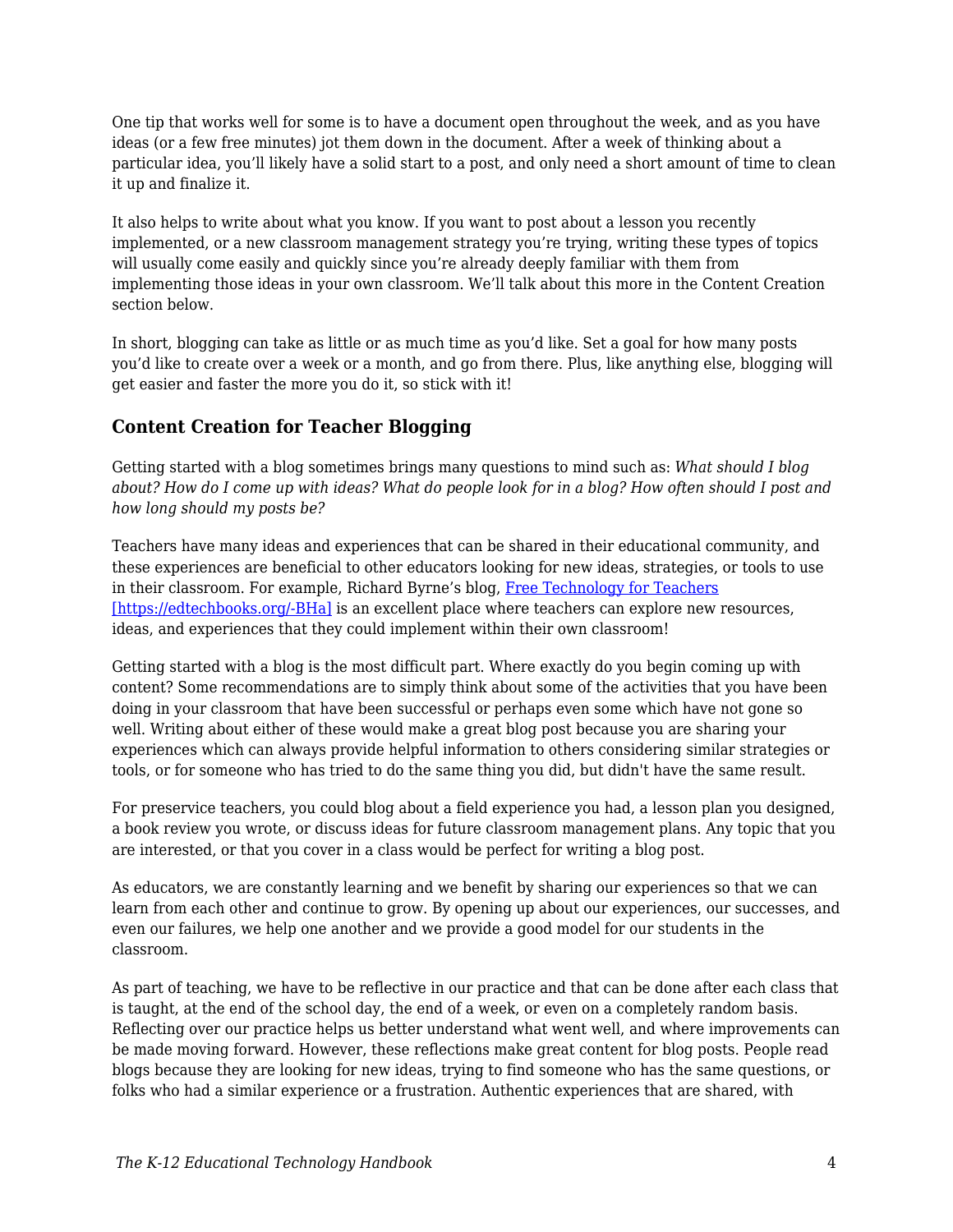examples or suggestions of how to move forward, to make changes, or to get started with something new are always welcome themes in blog posts.

## **Example Teacher Blogs**

- Kindergarten Teacher [Ms. Cassidy's Classroom \[https://edtechbooks.org/-GZP\]](http://mscassidysclass.edublogs.org/)
- [Vicki Davis \[http://www.coolcatteacher.com/\]](http://www.coolcatteacher.com/)
- 5th Grade Focus [Life in the fifth grade \[https://edtechbooks.org/-ME\]](http://www.lifeinfifthgrade.com/)
- [Two Techie Teachers \[https://edtechbooks.org/-aWIu\]](http://2techieteachers.blogspot.com/)
- [Teaching to Inspire with Jennifer Findley \[https://edtechbooks.org/-GHL\]](http://teachingtoinspire.com/blog)

# **Blogging with Students**

There are endless benefits to having students blog in the classroom. Blogging is a great way to encourage students to express their ideas, be creative, develop confidence in writing, to communicate and collaborate with peers and the teacher. Blogging helps students to work on their online presence and become reflective in their learning as well.

Getting students started with blogging can sometimes be a challenge, as it may seem like a scary experience, or something totally different than simply writing on a piece of paper. However, once you share the purpose behind the use of blogs, how students will be assessed, and reassuring them that it is just a different manner of conveying information that can be done anywhere, using their device, students tend to feel more comfortable and look forward to the experience.

## **Getting Started with Student Blogging**

In order to get started, look at the various platforms available for blogging. There are some options that integrate with different learning management systems and other tools which have blogging features as part of their platform. Find one that will meet your students' level, content area, and especially their needs. Some possible options are Seesaw, Google Suite Blogger, Edublogs and Kidblog. Depending on your choice, there may be additional features available which will open up additional learning opportunities for your students. For example, integrating the blogs into a digital portfolio to track student growth over time.

Once you decide on the blogging platform, first set up the class blog page. Personalize the page by selecting a unique theme, perhaps even involve students in deciding on the theme for the class. Spend time familiarizing yourself with the settings and specific features offered in the platform, learn how to access student blogs and their account information, and how students will create their accounts and log-in. One other idea is to set up a student account for yourself, so that you better understand the student experience and will be prepared to answer any questions the students may have when they are starting to create their blogs.

It can also be helpful to create a handout to share with students. A handout or other instruction should be offered that will explain the uses of blogging, include a list of expectations and guidelines, directions for how students will join the class, and some example blog posts that perhaps you have created. Sharing this information with students and showing them what to expect that can helpful for building student comfort and confidence for the new experience.

It may even be helpful to have students write their first blog post in the classroom, so that the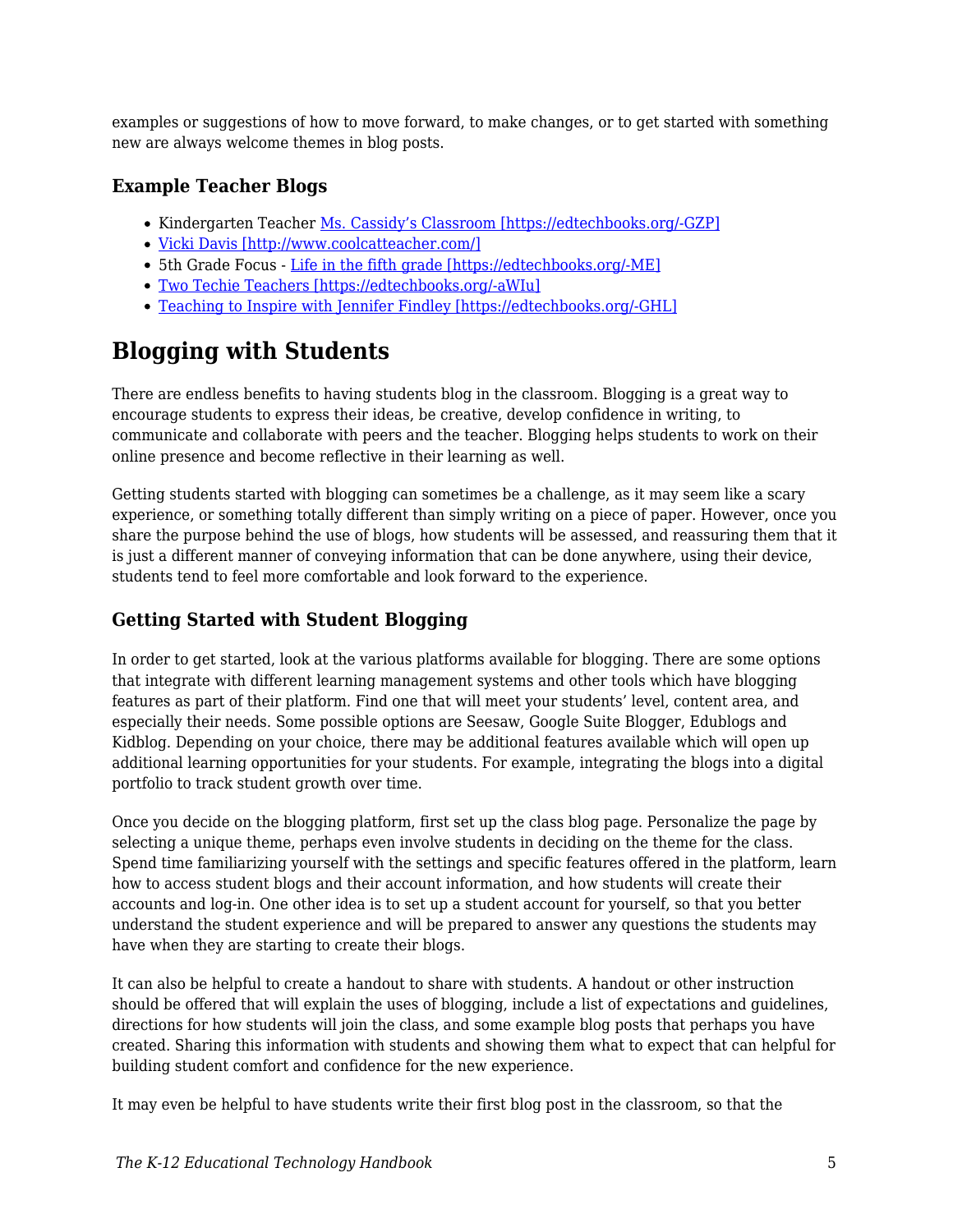teacher could help with editing, and making sure the content is appropriate prior to posting. Before starting, spend some time talking about possible prompts, how often they will blog, who the audience will be, length and requirements for posts, etc. Let's go over these in a bit more detail.

#### **Frequency of Blogging**

How often should your students blog? Ask students to discuss how often would they like to visit a blog and read up something that is important to them. Typically readers might like to see something new every few days, so writing a blog post more than once a week would be a good idea. Some topics might lend themselves to greater frequency, such as science and school activities.

Give them a scenario to brainstorm. If a Student Council member had a blog, what activities would he/she blog about? If the school's Yearbook editors had a blog what would they like to communicate, or highlight through the year?

Students enjoy the chance to be creative and have choices, and will probably be excited about having options for choosing their own themes, fonts, and more, which will help build some motivation to write. Move around the classroom, facilitate while the students set up their account, personalize their page and begin their writing.

#### **Writing for a Specific Audience**

This is an area often overlooked, because there are many bloggers that 'rant' with no consideration for what the reader might be interested in. Get students to come up with a list of who their readers might be. Ask them to go beyond general descriptions such 'Parents' and 'Friends.' Would the 'parents' be 'Parents of students who are new to the school?'

Make them understand that the tone of voice of their blog post should be respectful and relevant to their target audience. Would a post containing inside jokes, snide comments, or emojis inspire an older reader (say a parent or a teacher) to return to the blog? Just like the tone of voice, the language and writing style needs to keep in mind the reader.

#### **Headlines**

As in any story, a blog post needs a strong title or headline. When you provide your prompt, as students decide on what angle to write about, ask them to consider an interesting title to their blog post. A title that would grab the attention of their Target Audience.

Students may not often have writing experience, or some 'media' background. Find a sample of blog posts and news stories, and analyze how the headline was crafted. What words grab their attention? What word combinations stand out? Some headlines use questions, some use declarative and somewhat shocking statements. A strong headline gives the content of a blog post plenty of potential.

## **Blogging for the First Time**

One way to have students start their writing in class is through the use of prompt responses. At the beginning, start small by instructing students how to join the class and have them begin responding to the teacher posts with meaningful discussion points. If you have time in class to do this, it is beneficial for their progress as the year moves forward.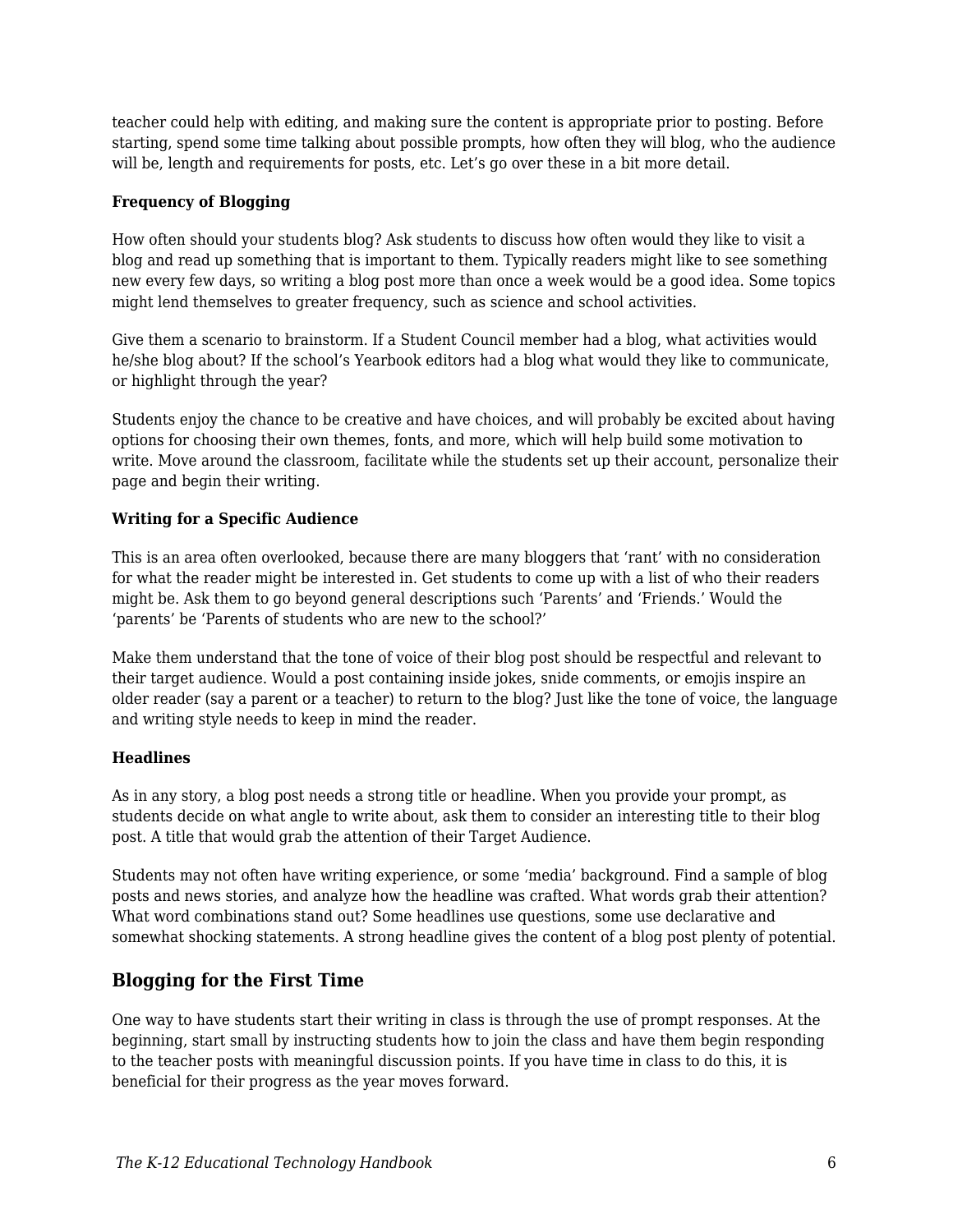Even before having the students enter their blogs on the platform, have them use pen and paper, provide a prompt and give maybe 10 minutes for writing. Giving students this opportunity to first practice on paper helps them become more comfortable with writing before publishing posts for a more public audience.

When you give them the prompt, briefly discuss the Target Audience, and remind them at this time to keep in mind who they are writing for. Once they have written, help them to learn to evaluate their work and reflect on their writing. It will also help to reinforce the value in blogging as well as help the students to feel comfortable and confident in expressing their ideas. Perhaps even have students share their posts with a classmate and offer feedback to one another.

Once the responses have been written, give the students some time to use this writing as their first entry on the blogging site. By creating the first draft on paper, and then entering it as a blog post, they will have an opportunity to process the experience, to think, reflect and become familiar with how the activity will be.

Once you get the students set up and hopefully excited for blogging, it will be a continuous work in progress. Students will continue to express concerns, but we need to just provide the support, and emphasize that it is okay to take risks, and accept challenges, and work through. Blogging is a tremendous benefit for many critical skills for students. Through blogging, students develop their online presence and digital citizenship skills, it promotes communication, collaboration, creativity and critical thinking. It enables students to build comfort and confidence in a safe space, for sharing their ideas. By having students read peers' blogs, it can help to build relationships within the classroom. It helps educators to better understand the student needs and interests and will enhance the communication that takes place.

## **Blogging Activities for Student Buy-In**

#### **Storytelling with Blogging**

Blogging can be a good way to learn about students and become familiar with one's peers. It takes the first few weeks of school to get to know one another and become comfortable in the classroom. An idea for a different way to start the year is by using blogging as a way to learn about student backgrounds, interests, and learning needs. It is also a good way to develop an understanding of student skills in writing.

#### **Starting Prompt Examples**

One way to get to know students is through "icebreakers." However, not everyone is a fan of doing the traditional icebreakers, so perhaps trying something a little different might help. At the beginning of the year, sharing a survey with students or having them write about themselves on paper, without writing their name, and then having classmates guess, can also be a fun way to foster classroom relationships.

Another idea is to focus on a particular concept or create a prompt as a means of reviewing content material covered from the previous school year. A prompt done in this way can be very informative for determining the content that needs to be reviewed, and offer insight as to how to provide individualized instruction for each student.

Blogging provides a highly interactive way for teachers and students to convey information and show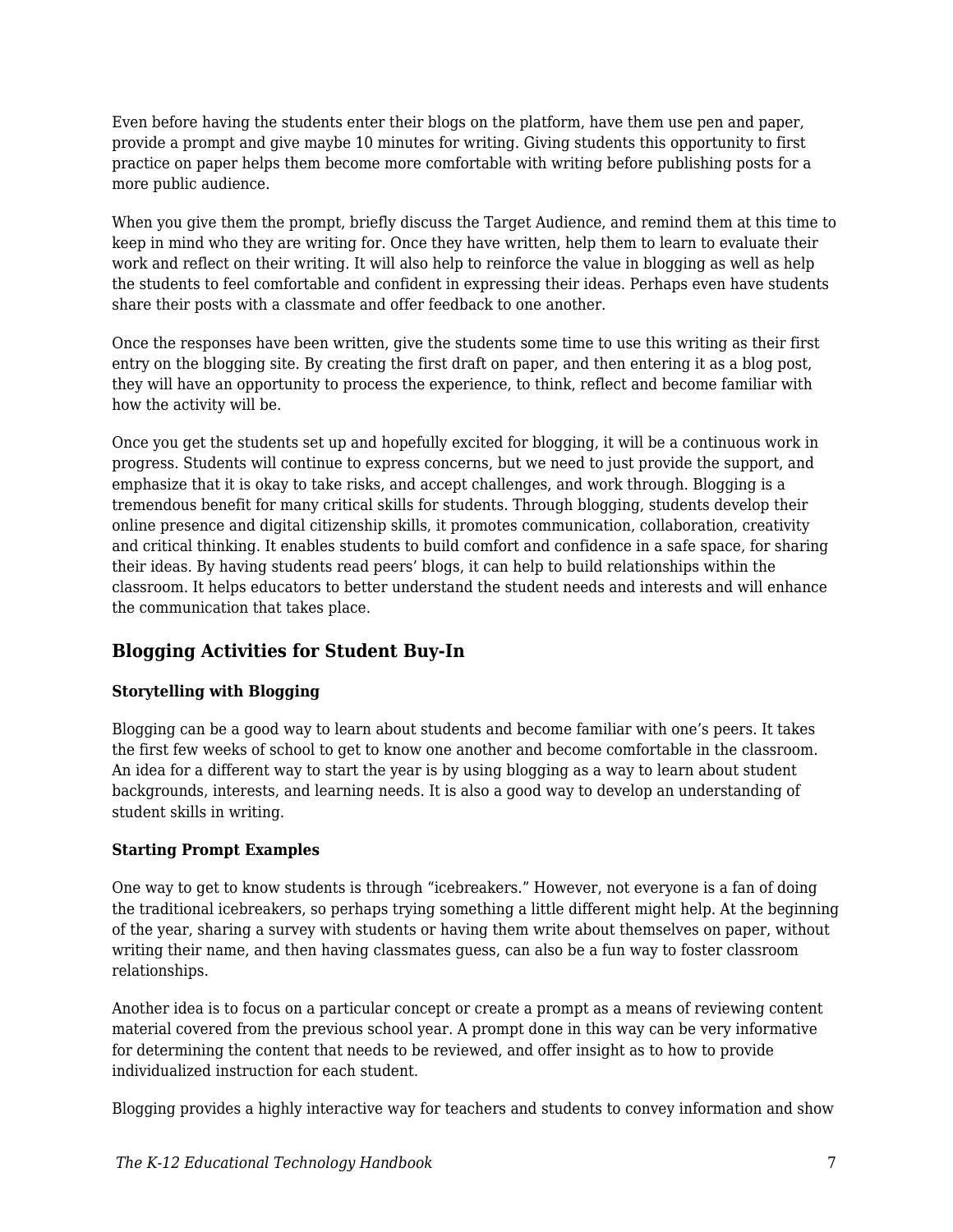understanding. It promotes student voice and encourages students to feel comfortable in expressing their ideas in a safe learning environment.

#### **E-penpals with Blogging**

Another great activity to get students excited about blogging is connecting with an e-penpal through a site like [ePals \[https://edtechbooks.org/-Td\]](https://www.epals.com/#/connections) or through a teacher you know at another school. When students know that their blogs will be read by peers outside of their own school, they typically become more excited and engaged in the blogging process. This can be particularly engaging when you give students freedom to choose what they can write about from a variety topics.

While having a digital penpal can be great, you'll also want to make sure your students are familiar with the basic of digital citizenship (outlined below) so that they know how to appropriately and respectfully interact with their digital peers. Using a site like [Kidblog \[https://kidblog.org/home/\]](https://kidblog.org/home/) can also be beneficial because it allows the teacher to approve every blog post and comment that is submitted before it can be posted online for others to see.

## **Student Privacy Concerns**

Any time your students post anything online, there are serious considerations that must be taken. If students (particularly K-8) are posting in a public location, they should never be posting personally identifiable information that could allow a stranger online to find out who they are.

Additionally, teachers should always take time to provide lessons and instruction on online safety prior to an internet-based activity. Many times, teachers assume that because students grew up with digital devices, they are familiar with online safety. However, this is often not the case, and the responsibility can sometimes fall on the classroom teacher to be the primary source of information on online safety for many students.

When teaching students about online privacy, [Common Sense Media \[https://edtechbooks.org/-Jwp\]](https://www.commonsense.org/education/digital-citizenship/privacy-and-security) has a wonderful collection of resources for K-12 teachers. These lessons can be used to introduce students to the ideas of online safety, and can help make sure that students are ready for activities like blogging.

## **Blogging and Digital Citizenship**

There are always concerns with digital citizenship when technology is involved and students are going to be creating and sharing content in the classroom. With the 9 elements of digital citizenship, there are several which are directly related to blogging and should be addressed at the beginning as well as on a continued basis to reinforce the expectations throughout the year.

As educators we want to promote digital literacy for the students and make sure that students understand how to use the technology, how to access their blogs and cite information they use in their posts. There should be a focus on digital etiquette and how to properly interact with others, what is considered appropriate behavior and communication in the online learning environment. It is important to spend enough time setting up the expectations and guidelines to make sure that students are interacting in ways which promote digital citizenship.

Students need to learn to respect others and also to think about the information that they are sharing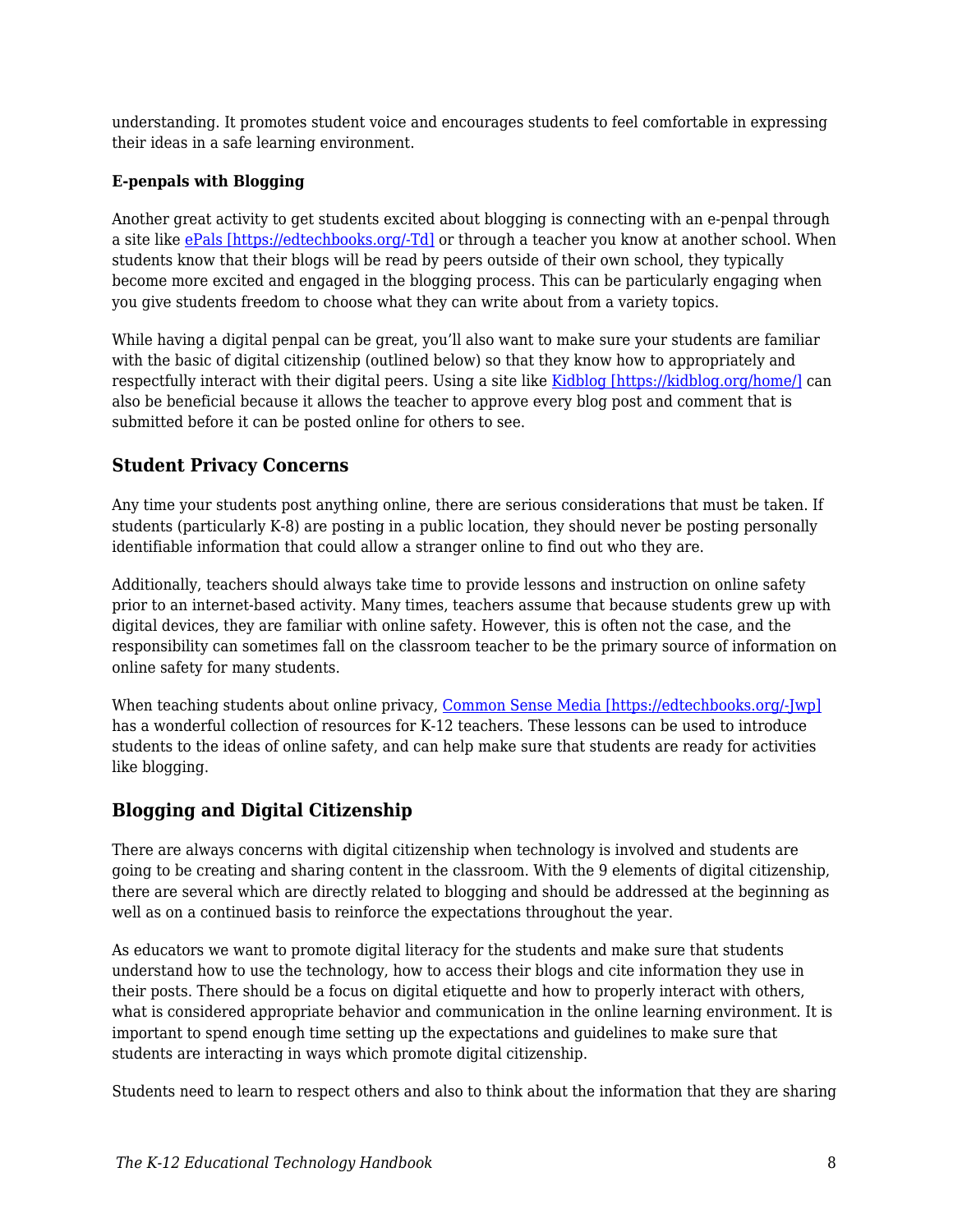about themselves, to respect privacy of others and to represent themselves in an appropriate manner online. Providing examples of how to create strong passwords, maintain security and to be safe online are very important parts of lessons on digital citizenship that should be included when starting to blog in the classroom.

## **Academic Benefits of Blogging**

There are many academic and personal benefits to blogging. In terms of the "21st century skills", blogging promotes critical thinking, collaboration, communication and creativity. When used in the classroom, blogging provides opportunities for students to work on these and the 5th "C" content, and publish their ideas for authentic audiences.

As a blogger, a student has the benefit of improving their communicative skills, expanding vocabulary, becoming better with grammar, for a few examples. Depending on the content area, blogging is helpful for students to learn to write in a specific way whether it be persuasive text or a narrative for example.

Blogging and providing opportunities for students to read and provide feedback to one another, opens up the communication and collaboration in the classroom, leading to greater student confidence and building a supportive learning environment. Students can share ideas and experiences, learning more from each other. Blogging enables you to write freely about your ideas and thoughts, and you can choose to share them or you can keep them private, but the end result is that you have a way to express yourself, be creative and can then use it as a means for personal growth and reflection. In addition to these benefits, it promotes student autonomy in learning and can lead to higher student engagement.

## **Working with Young Students (K-3)**

#### **Age Specific Considerations**

Blogging with students in the primary grades requires a different approach. While many of the academic goals are the same, younger students require scaffolds that older students may not. Students in this age group need help with organizing and producing their posts. They may also need technical assistance. These extra steps may sound complicated, but as with many things in this age group the key is in managing student routines.

In order to reduce technical challenges, consider using [Easyblog \[https://easyblog.org/\]](https://easyblog.org/) as your blogging platform. The set up is straightforward and the interface is easy for young students to navigate. The free platform also has an iPad app that can be used to facilitate blogging in a situation with limited access, such as the one iPad classroom. Signing into the blog by choosing your picture is something that even the youngest students can do.

#### Help students to organize their writing by providing *[graphic organizers](https://www.eduplace.com/kids/hme/k_5/graphorg/)*

[\[https://edtechbooks.org/-QSW\]](https://www.eduplace.com/kids/hme/k_5/graphorg/) or blog post templates. A fill in the blank template may be the difference between getting a blog post from a young writer or a group of words. At this age the audience for most posts would be family members, so remind students that their posts should say what they did, show what they know, and share how they feel. In this way they will stay on track when writing and will also inform their families about class activities.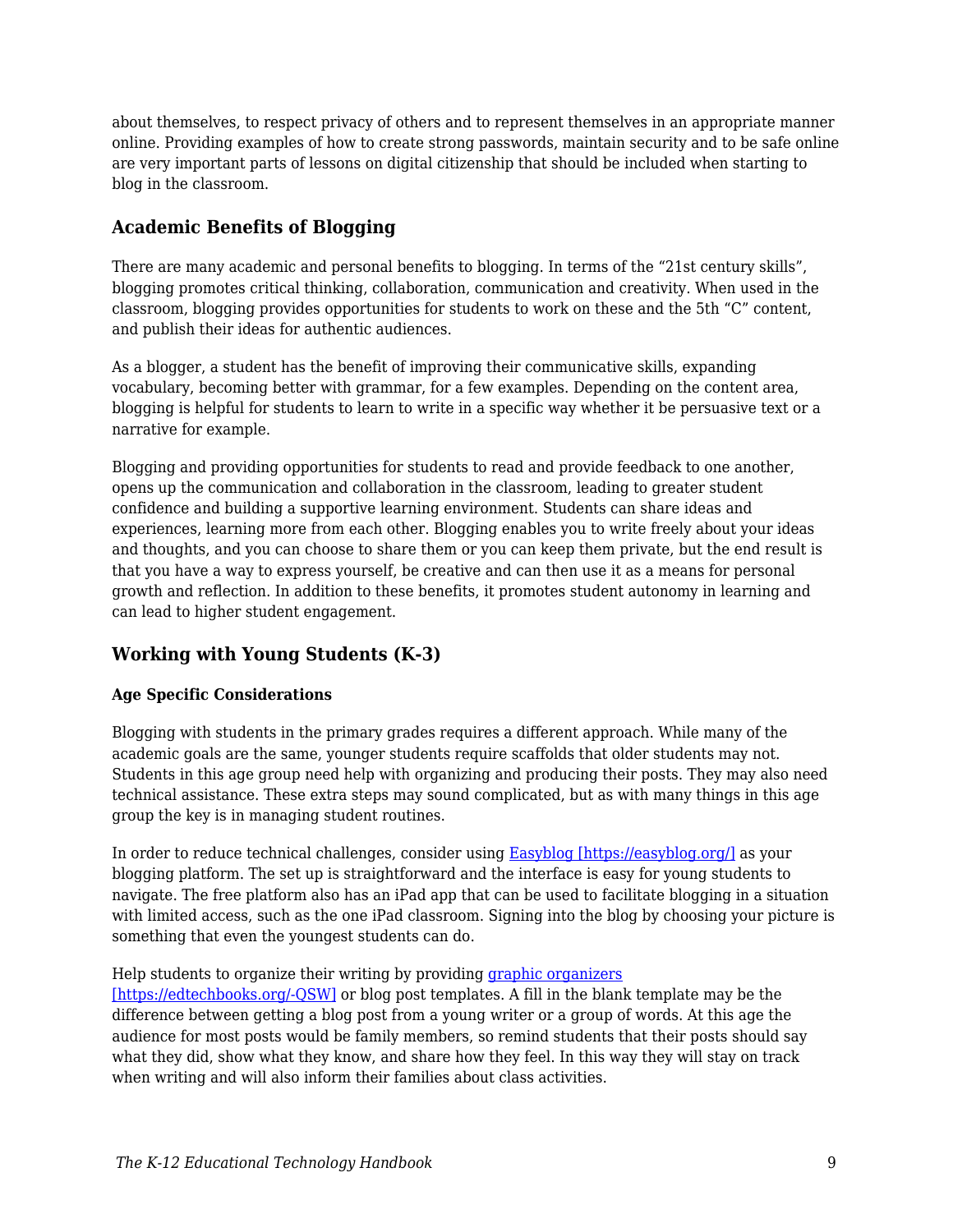While writing is a creative process, one cannot escape the fact that our youngest students may not yet have mastered the mechanics letter formation. They will need assistance in order to produce a blog post. Blogging would be a great activity for parent volunteers or peer tutors from an intermediate grade to help with. Also, consider enabling speech recognition on student devices or voice typing in Google Docs to allow students to draft their posts.

How technical, organizational and production challenges are resolved may be impacted by a number of factors. Grade level, available technology and class routines will each affect how blogging is set up in a primary grade classroom.

#### **Implementation Ideas**

There are many ways to implement blogging in the primary grades. Some may choose to use blogging as a morning warm up or as a center activity. In grades K or 1, consider composing a post together as part of your morning routine. Fill in a graphic organizer or post template as a group and the teacher can post it on a class blog. In a third grade class, the "student of the day" might be responsible to compose and post to the class blog.

Blogging could also be used as a review activity for any curricular subject. For reading, students can share vocabulary words they have learned, responses to reading selections, or even reading comprehension exercise such as an illustrated sentence. Mathematics applications can be equally simple: illustrated word problems, observations about patterns and shapes or explanations about data sets. Science allows for posts on seasons and other cycles or class experiments and observations. Holidays and other celebrations, important people and even geography would all be appropriate social studies content to base blog posts on.

Differentiation should also be a part of the plan when setting up your blog. You may choose to create a [choice menu \[https://edtechbooks.org/-tPi\]](https://daretodifferentiate.wikispaces.com/Choice+Boards) for blog posts to allow students of differing abilities to represent themselves at their best. Perhaps a blog posts does not need to be typed, but could be recorded via [vocaroo \[http://vocaroo.com/\]](http://vocaroo.com/) or [soundcloud \[https://soundcloud.com/\]](https://soundcloud.com/) allowing for the occasional audio post or podcast. A student might be allowed to create a slideshow from images submitted by their classmates to accompany their blog post rather than use their own art.

# **Conclusion**

Now that you're familiar with the blogging basics, you're ready for the next step! If you're a teacher who is planning on creating a blog for yourself, start thinking about your audience, your content, and the type of platform you'd like to use. If you're ready to introduce blogging to your students, check and see if any other teachers in your school have already started a blogging program so you can see what's working for them. You can also check out these great resources to find additional ideas and support on your blogging journey!

# **Additional Resources**

- [Edutopia Blogging in the 21st-Century Classroom \[https://edtechbooks.org/-pxT\]](https://www.edutopia.org/blog/blogging-in-21st-century-classroom-michelle-lampinen)
- [TeachHub A Beginner's Guide to Student Blogging \[https://edtechbooks.org/-oYC\]](http://www.teachhub.com/beginners-guide-student-blogging)